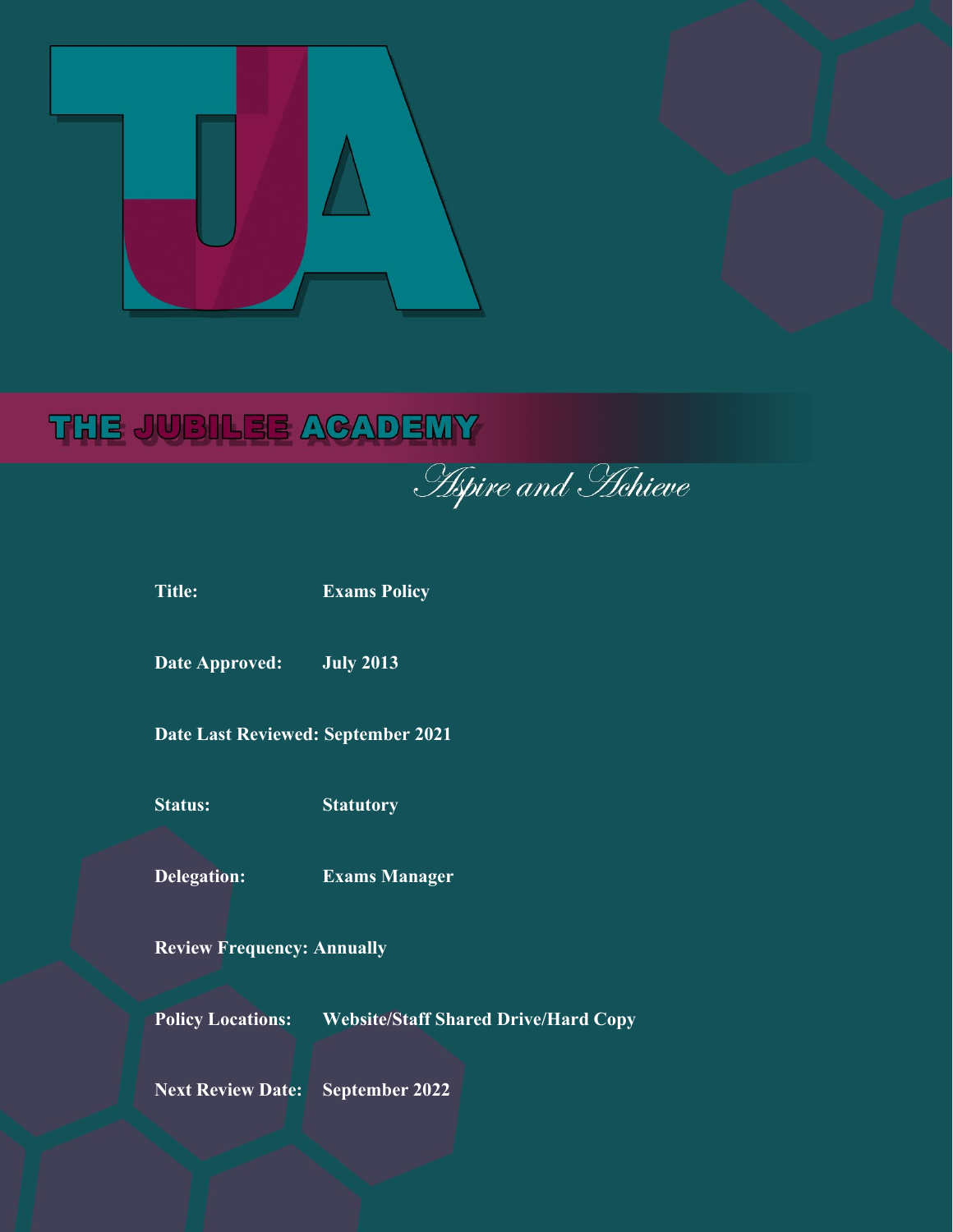



- **1. Exam responsibilities**
- **2. The statutory tests and qualifications offered**
- **3. Exam seasons and timetables**
- **4. Entries, entry details, late entries, and retakes**
- **5. Exam fees**
- **6. The Disability Discrimination Act (DDA), special needs and access arrangements**
- **7. Managing invigilators and exam days**
- **8. Candidates' responsibilities, clash candidates and special consideration**
- **9. Non-examination assessments/Review of marking**
- **10. Malpractice and breaches of security**
- **11. Contingency plan**
- **12. Emergency evacuation procedure**
- **13. Results, enquiries about results (EARs) and access to scripts (ATS)**
- **14. Certificates**
- **15. JCQ Policies**

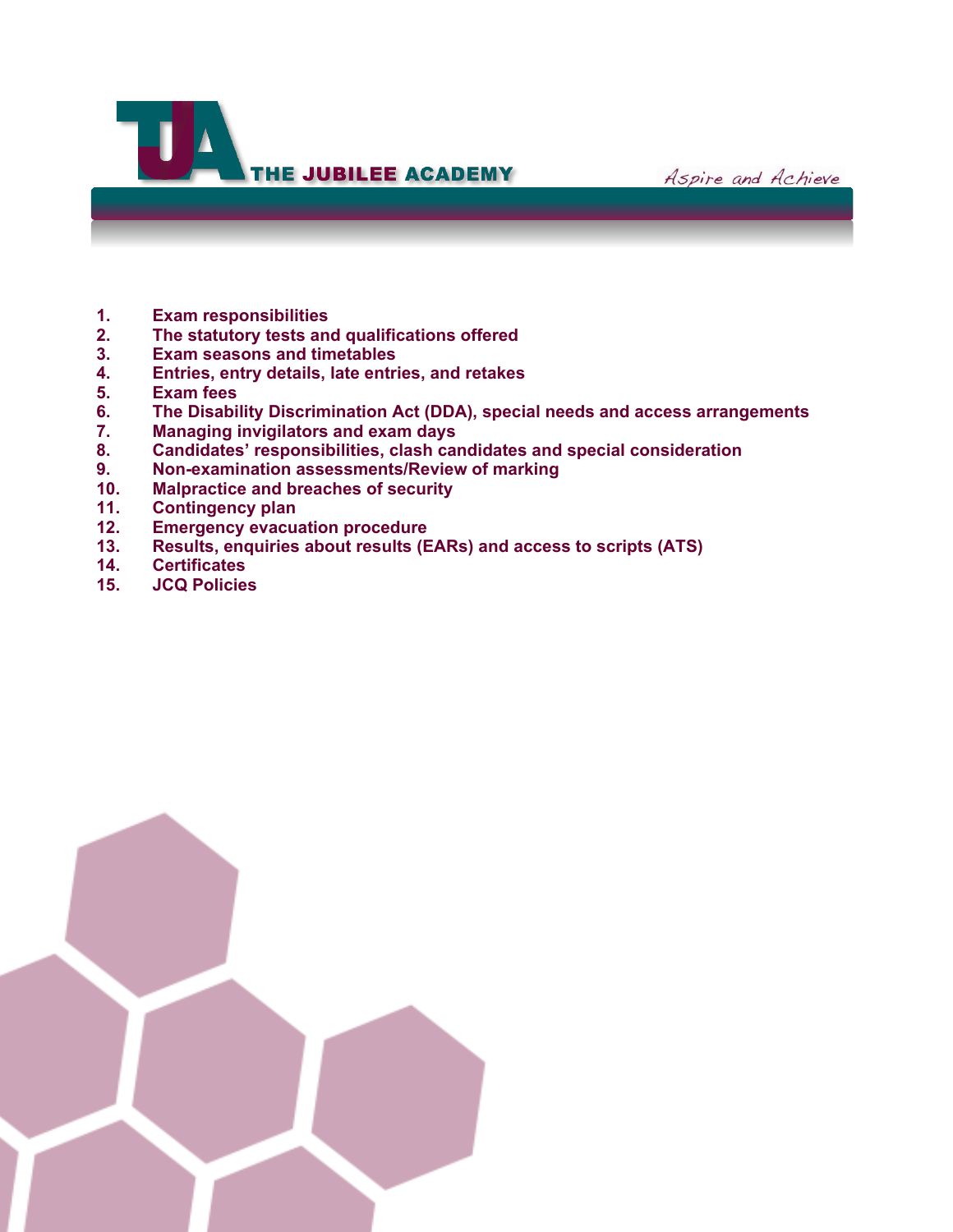# **Exam Policy**

# **The Policy Purpose**

The centre is committed to ensuring that the exams management and administration process is run effectively and efficiently and in compliance with the published JCQ regulations and awarding body requirements.

This exam policy will ensure that:

- all aspects of the centre's exam process are documented, supporting the exams contingency plan, and other relevant exams-related policies, procedures and plans are signposted to.
- the workforce is well informed and supported
- all centre staff involved in the exams process clearly understand their roles and responsibilities
- all exams and assessments are conducted according to JCQ and awarding body regulations, guidance, and instructions, thus always maintaining the integrity and security of the exam/assessment system.
- exam candidates understand the exams process and what is expected of them

It is the responsibility of everyone involved in the centre's exam processes to read, understand, and implement this policy.

The JCQ (Joint Council for Qualifications) provides information on all aspects of public examinations. <http://www.jcq.org.uk/exams-office> and the school follows JCQ protocols regarding the administration of all public examinations.

The exams policy will be reviewed annually.

The exams policy will be reviewed by the Head of School and Exams Manager.

# **Roles and responsibilities overview**

# **1.1 Head of Centre**

The head of centre, at The Jubilee Academy is the individual who is accountable to the awarding bodies for ensuring that the centre is always compliant with the published JCQ regulations and awarding body requirements in order to ensure the security and integrity of the examinations/assessments.

- advises on appeals and re-marks.
- the head of centre (with the Exams Manager) is responsible for reporting all suspicions or actual incidents of malpractice. Refer to the JCQ document Suspected malpractice in examinations and assessments [\(http://www.jcq.org.uk/exams-office/malpractice\)](http://www.jcq.org.uk/exams-office/malpractice)

#### **1.2 Exams Manager**

Manages the administration of public and internal exams, and analysis of exam results:

- Reports on all related matters to the Head of School and acts upon his/her instructions. The Head of School retains ultimate decision-making authority over all matters
- Advises the senior leadership team, subject and class tutors and other relevant support staff on annual exam timetables and application procedures as set by the various exam boards
- Oversees the production and distribution to staff, governors, and candidates of an annual calendar for all exams in which candidates will be involved.
- Communicates regularly with staff concerning imminent deadlines and events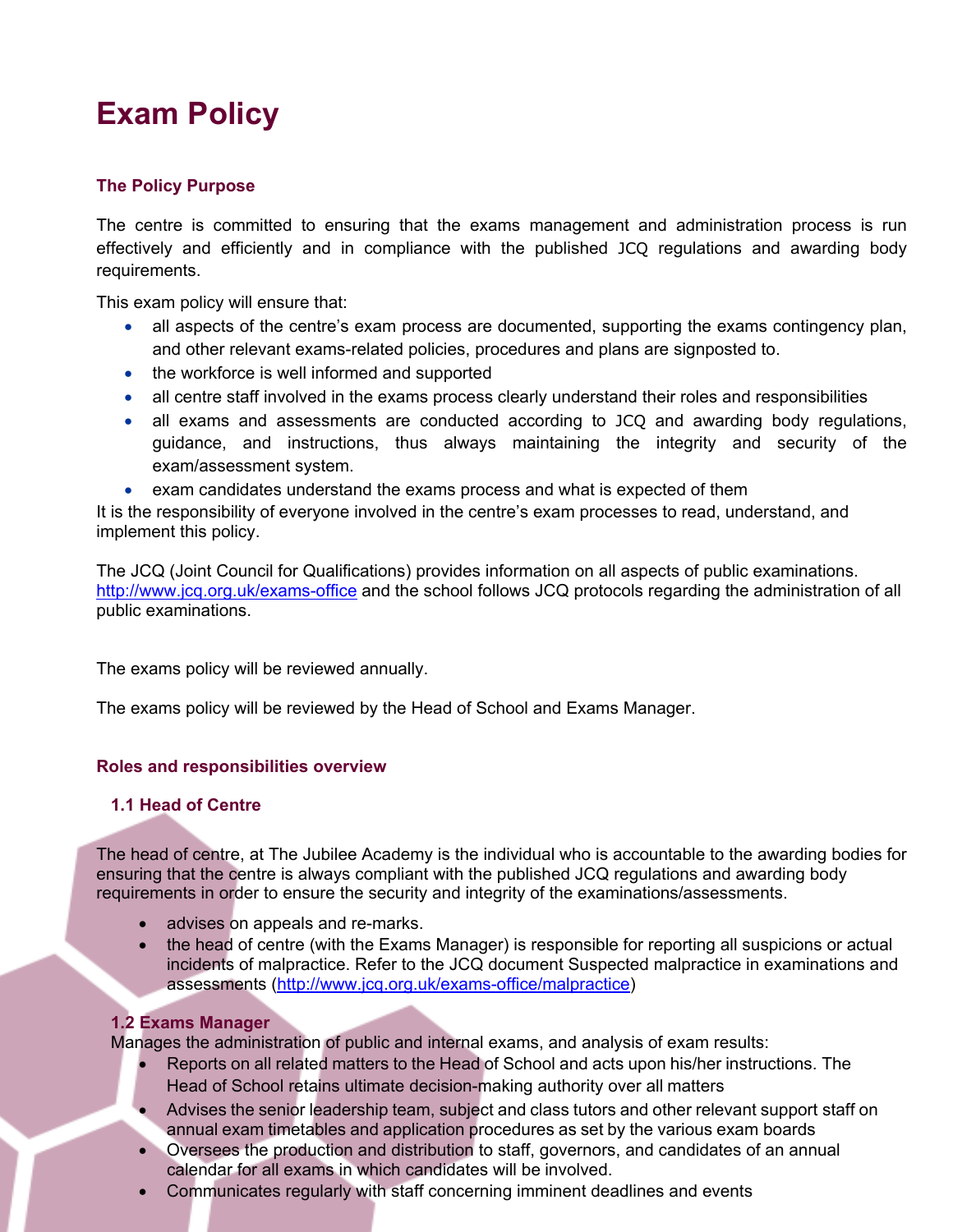- Administration of public examination entries and results
- Organisation of examination timetables and examination sessions as per the JCQ regulations
- Ensures that candidates and their parents are informed and understand those aspects of the exam timetable that will affect them.
- Provides detailed data on estimated entries to appropriate exam boards.
- Consults with teaching staff to ensure that necessary coursework/assessments are completed on time and in accordance with JCQ guidelines.
- Receives, records, checks and stores securely all exam papers and completed scripts.
- Administers, in conjunction with the SENCO, access arrangements and makes applications for special consideration using the JCQ Access arrangements and special considerations regulations and Guidance relating to candidates who are eligible for adjustments in examinations.
- Applications for special considerations following the regulations in the JCQ publications.
- Identifies and manages exam timetable clashes.
- Accounts for income and expenditures relating to all exam costs/charges
- Line manages the organising, recruitment, training and monitoring of a team of invigilators responsible for the conduct of exam
- Prepares and presents reports to the SLT showing results achieved in relation to expected grades and comparable data for previous years, indicating where future procedural improvements might be made
- Assists when requested by departments to submit candidates' coursework marks, tracks despatch and stores returned coursework, and any other material required by the appropriate awarding bodies correctly and on schedule to the exam boards prior to published deadlines
- Arranges for dissemination of exam results and certificates to candidates and forwards, in consultation with the SLT, any appeals/re-mark requests
- Maintains systems and processes to support the timely entry of candidates for their exams
- Ensure invigilators are fully trained.
- Carry out responsibilities as per non-examination assessment policy.

# **1.3 Deputy Headteacher:**

- Organisation of teaching and learning
- External validation of courses followed at key stage 4.
- the deputy heads (with the head of centre and Exams Manager) is responsible for reporting all suspicions or actual incidents of malpractice. Refer to the JCQ document Suspected malpractice in examinations and assessments (http://www.jcq.org.uk/exams-office/malpractice)
- carry out responsibilities as per non-examination assessment policy.

# **1.4 Heads of Department:**

- Provide accurate and timely information of syllabus, including Board and appropriate codes
- Confirm and monitor departmental entries
- Guidance and pastoral oversight of candidates, who are unsure about exam entries or amendments to entries
- Inform Exams Manager of any amendments, and/or withdrawals in advance of the published deadlines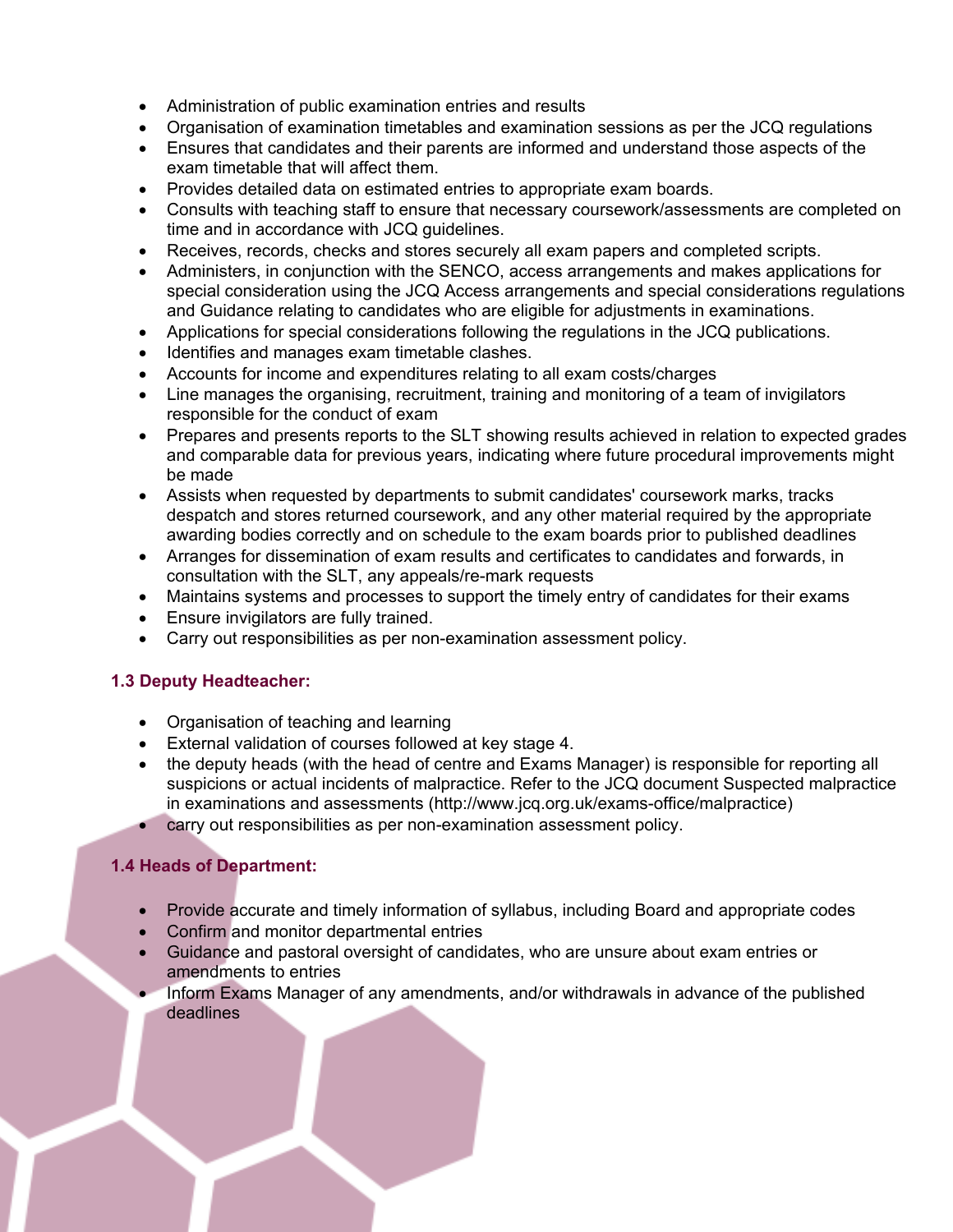- Accurate completion of coursework mark sheets and declaration sheets
- Accurate completion of entry and all other mark sheets, and adherence to deadlines
- as set by the exams officer
- Inform Exams Manager of any additional requirements, such as alternative rooms, double desks etc
- Liaise with Exams Manager, regarding dates for practical assessments
- Liaise with Exams Manager, regarding dates for internal/external moderation
- Liaise with Exams Manager to inform parents of all controlled assessments, practical exams and orals;
- Involvement in post-results procedures.

# **1.5 Head of careers:**

• Guidance and careers information.

# **1.6 Teaching Staff:**

- Notification of access arrangement requirements (as soon as possible after the start of the course) to SENCO
- Submission of entries via Head of Department
- Submission of forecast grades via Head of Department
- Informing, in writing, the Exams Manager of any pupil concerns e.g. attendance/incomplete or missed assessments.

# **1.7 SENCO**

- Administration of access arrangements
- Identification and testing of candidates' requirements for access arrangements
- Provision of additional support with spelling, reading, mathematics, dyslexia or essential skills, hearing impairment, English for speakers of other languages, IT equipment — to help candidates achieve their course aims
- Liaising with Exams Manager about access arrangements
- Organising appropriate training for staff involved in access arrangements.

# **1.8 Reception staff:**

• Support the Exams Manager in the receipt and dispatch of confidential exam materials and follow the requirements for maintaining the integrity and confidentiality of the exam materials

# **1.9 Site staff**

• Support the Exams Manager in relevant matters relating to exam rooms and resources

# **1.10 Lead invigilator/invigilators:**

- Attend/undertake training, update, briefing and review sessions as required
- Provide information as requested on their availability to invigilate
- Sign a confidentiality and security agreement and confirm whether they have any current maladministration/malpractice sanctions applied to them
- Collection of exam papers and other material from the exam's office before the start of the exam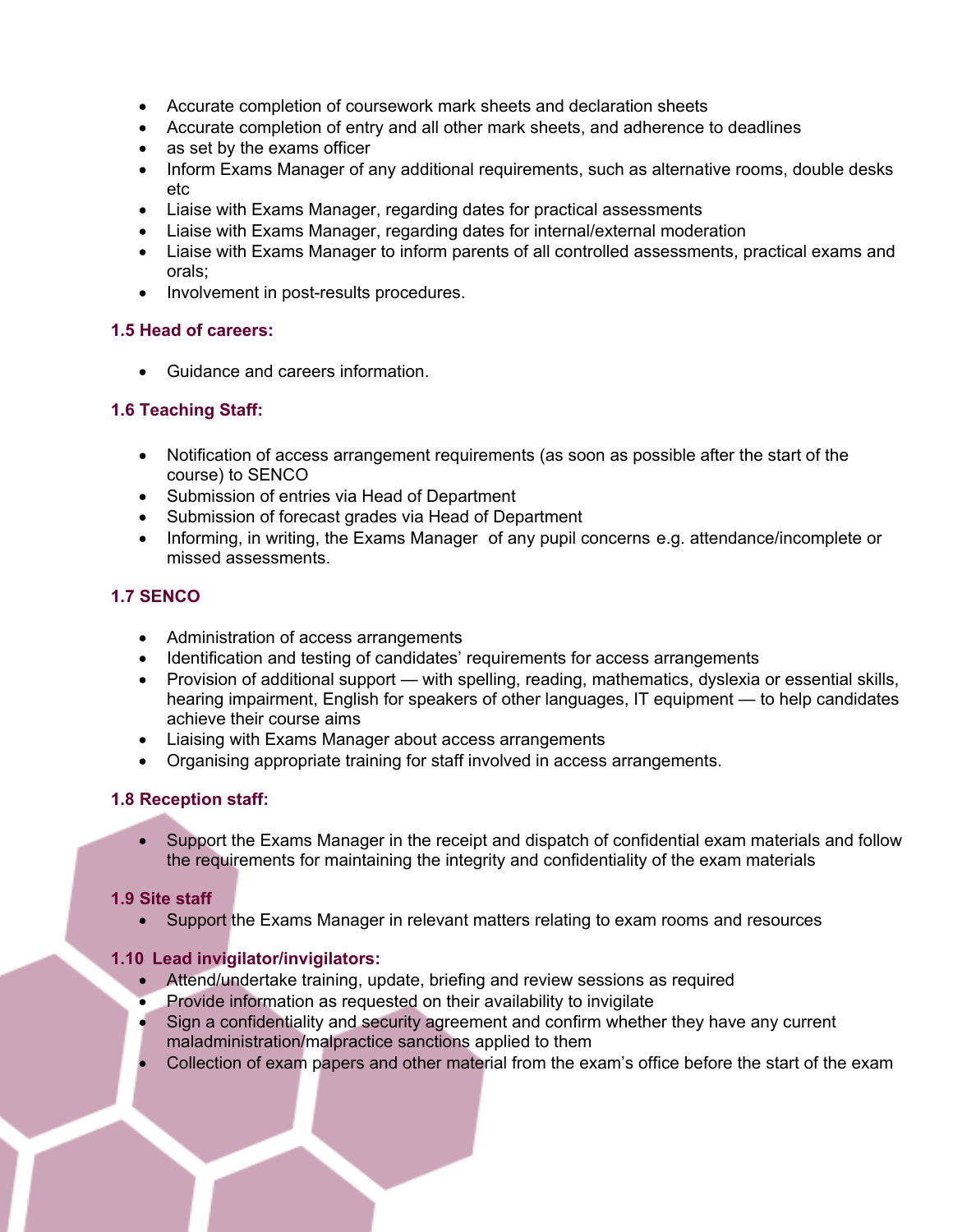- Collection of all exam papers in the correct order at the end of the exam, and their return to the exam's office, or until collected by Exams Manager
- Refer to and work in accordance to the school's Invigilation Policy

#### **2 Qualifications**

#### **2.1 Qualifications offered**

The qualifications offered at this centre are decided by the Head of School.

The qualifications offered, currently, are GCSE and OCR Nationals and BTECs.

The subjects offered for these qualifications in any academic year may be found in the centre's published prospectus for that year. If there has been a change of syllabus from the previous year, the Exams Manager must be informed by the end of June of the preceding year.

At Key Stage 4:

All candidates will be entitled, and enabled, to achieve an entry for qualifications from an external awarding body.

Informing the Exams Manager of changes to a syllabus is the responsibility of the Heads of Department.

Decisions on whether a candidate should be entered for a particular subject will be taken in consultation with the Candidates, Parents/Carers, subject teachers, and Head of subject.

# **3 Exam series and timetables**

### **3.1 Exam seasons**

Internal exams and assessments are scheduled in November and March.

External exams and assessments are scheduled in January, March, May and June.

All internal exams are held under external exam conditions.

Which exam series are used in the centre is decided by the Head of Centre and the Senior Leadership Team.

#### **3.2 Timetable**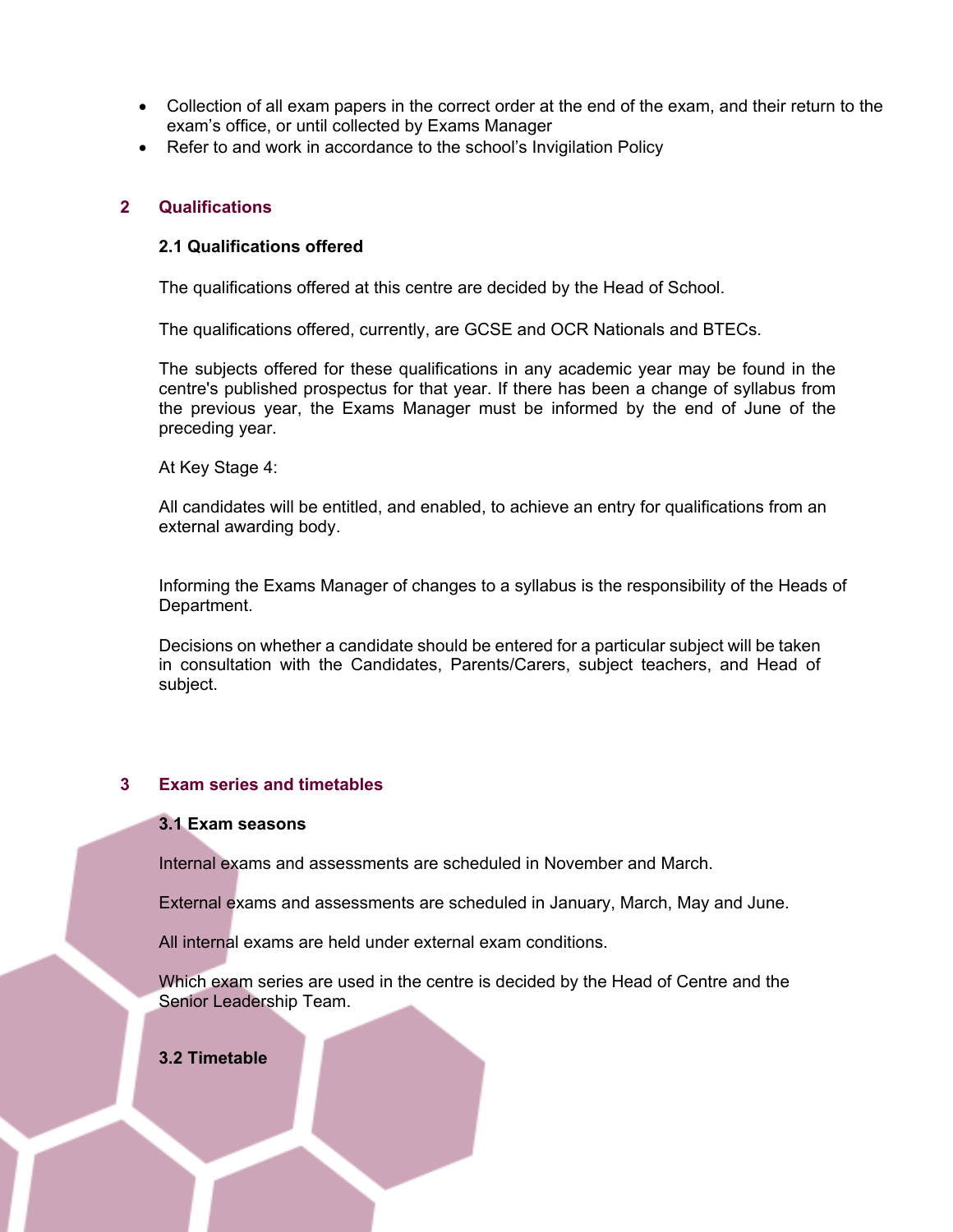Once confirmed, the Exams Manager will circulate the exam timetable for external and internal exams, and ensure the school communicates this to parents.

#### **4 Entries, entry details and late entries**

#### **4.1 Entries**

Candidates are selected for their exam entries by the subject teachers.

The centre does not act as an exam centre for other organisations.

#### **4.2 Late entries**

Entry deadlines are circulated to teachers by the Exams Manager.

Late entries are authorised by the Exams Manager, but late entry fees must be paid for by the subject department.

#### **4.3 Retakes**

The school does not usually accommodate retakes:

Exception: The Autumn 2020 and retake season is an exceptional circumstance due to the cancellation of the Summer 2020 exams and so will follow the government guidelines put in place at the time. Candidates must still submit their retake request to the Exams Manager before the centre deadline.

#### **4.4 Withdrawal**

An entry from an exam may be withdrawn after discussion with the Head of Department and authorised by the Head of School.

#### **5 Exam Fees**

Candidates or departments will not be charged for changes of tier, withdrawals made by the proper procedures, or alterations arising from administrative processes, provided these are made within the time allowed by the awarding bodies.

GCSE entry exam fees are paid by the Centre.

All other exam fees are paid by the Centre.

Late entry or amendment fees are paid by Departments or Parents/Carers unless they are because of Exam Office administration error and or in accordance with government guidelines put in place at the time.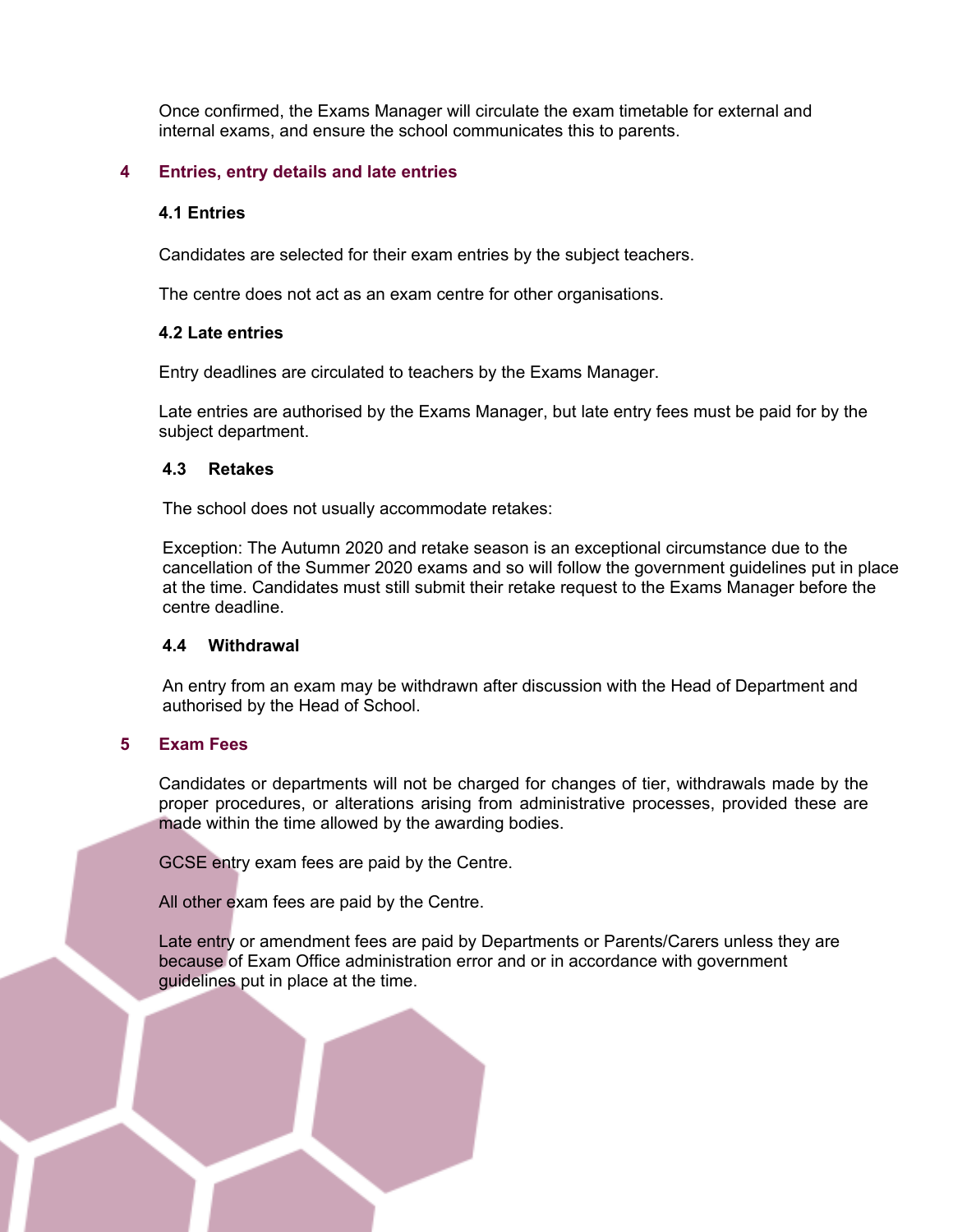#### **6 Disability Discrimination Act**

#### **6.1 DDA**

All exam centre staff must ensure that they meet the requirements of the Disability & The Equality Act 2010.

A person has a disability for the purposes of the Act if s/he has a physical or mental impairment that has a substantial and long-term adverse effect on her/his ability to carry out normal dayto-day activities.

The centre will meet the requirements of the Act by ensuring that the exams centre is accessible and improving candidate experience.

All examination centre staff must ensure that the access arrangements and special consideration regulations and guidance are consistent with the law. The JCQ document 'Access Arrangements, Reasonable Adjustments and Special Considerations' provides detail on all aspects of these arrangements. (http://www.jcq.org.uk/examsoffice/access-arrangements-andspecial-consideration)

This is the responsibility of the Head of School.

#### **6.2 Special needs**

A candidate's special needs requirements are determined by the SENCO, doctor, and the educational psychologist / specialist teacher. The SENCO will inform subject teachers of candidates with special educational needs who are embarking on a course leading to an exam, and the date of that exam.

The SENCO can then inform individual staff of any special arrangements that individual candidates may be granted during the course and in the exam.

#### **6.3 Access arrangements**

Access arrangements are put in place to allow students with special educational needs, a physical disability, a long-term medical condition, a psychological condition, or temporary injury to access the examination / assessment.

Examples of access arrangements may include a modified examination paper, extra time, or supervised rest breaks. In general, these must be applied for and agreed well in advance of an assessment.

Making special arrangements for candidates to take exams is the responsibility of the SENCO. Duly completed and signed Form 8's is the responsibility of the SENCO.

Submitting completed access arrangement applications to the awarding bodies is the responsibility of the Exams Manager. Rooming for access arrangement candidates will be arranged by the SENCO with the exams Manager.

Invigilation and support for access arrangement candidates will be organised by the SENCO with the Exams Manager.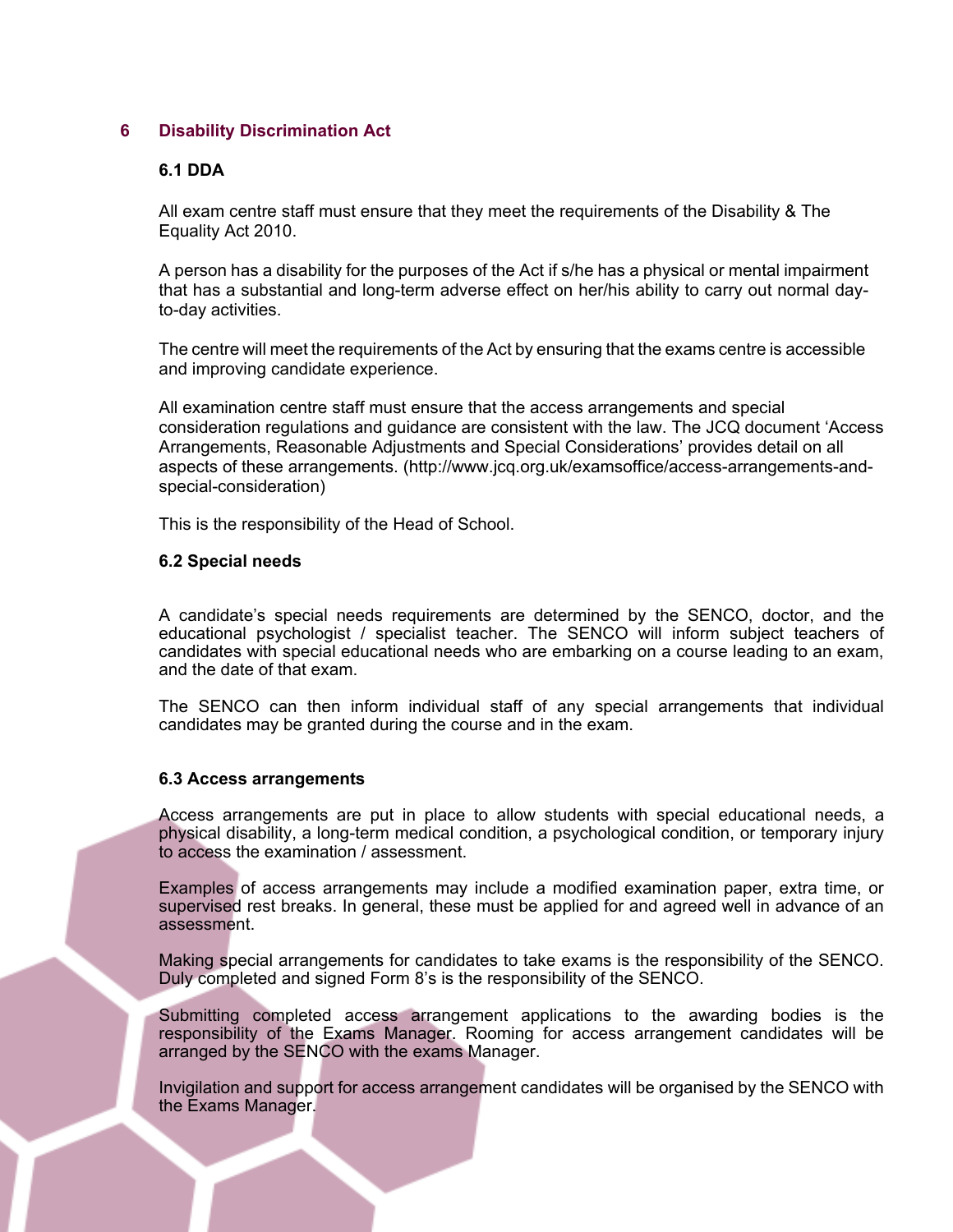# **6.3 Contingency planning**

Contingency planning for exams administration is the responsibility of the Exams Manager.

# **6.4 Private candidates**

Managing private candidates is the responsibility of the Exams Manager.

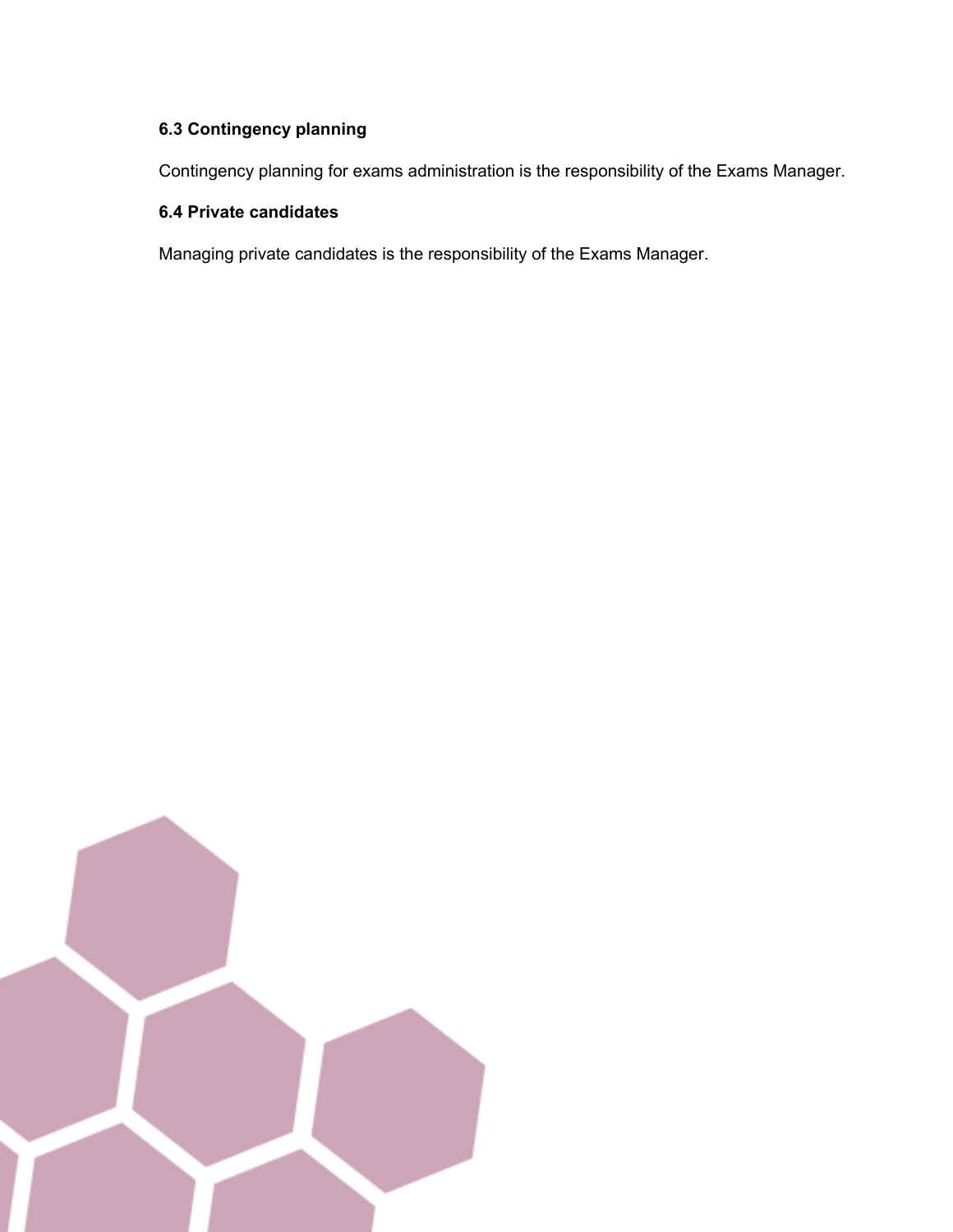# **7 Managing Invigilators**

### **7.1 Managing invigilators.**

External staff, Learning Champions and support staff are used to invigilate examinations. These invigilators will be used for both internal and external exams.

Recruitment of invigilators is the responsibility of the SBM HR and Exams Manager.

Securing the necessary DBS clearance for new invigilators is the responsibility of the centre administration.

Invigilators are timetabled and briefed by the Exams Manager.

Invigilators' rates of pay are set by the centre administration.

Invigilators will be made aware of the Covid-19 risk assessment and are expected to follow this in line with current government guidelines.

#### **7.2 Exam days**

The Exams Manager will book all exam rooms after liaison with other users and make the question papers, other exam stationery and materials available for the invigilator.

Site Staff are responsible for setting up the allocated rooms in consultation with the Exams Manager.

The lead invigilator or Exams Manager will start all exams in accordance with JCQ guidelines.

The Exams Manager will be present at the start of the exam to assist with identification of candidates but must not advise on which questions are to be attempted.

In practical/technical exams subject teachers may be on hand in case of any technical difficulties.

Exam papers must not be read by subject teachers or removed from the exam. Papers can be collected from the Exams Office 24 hours after the exam.

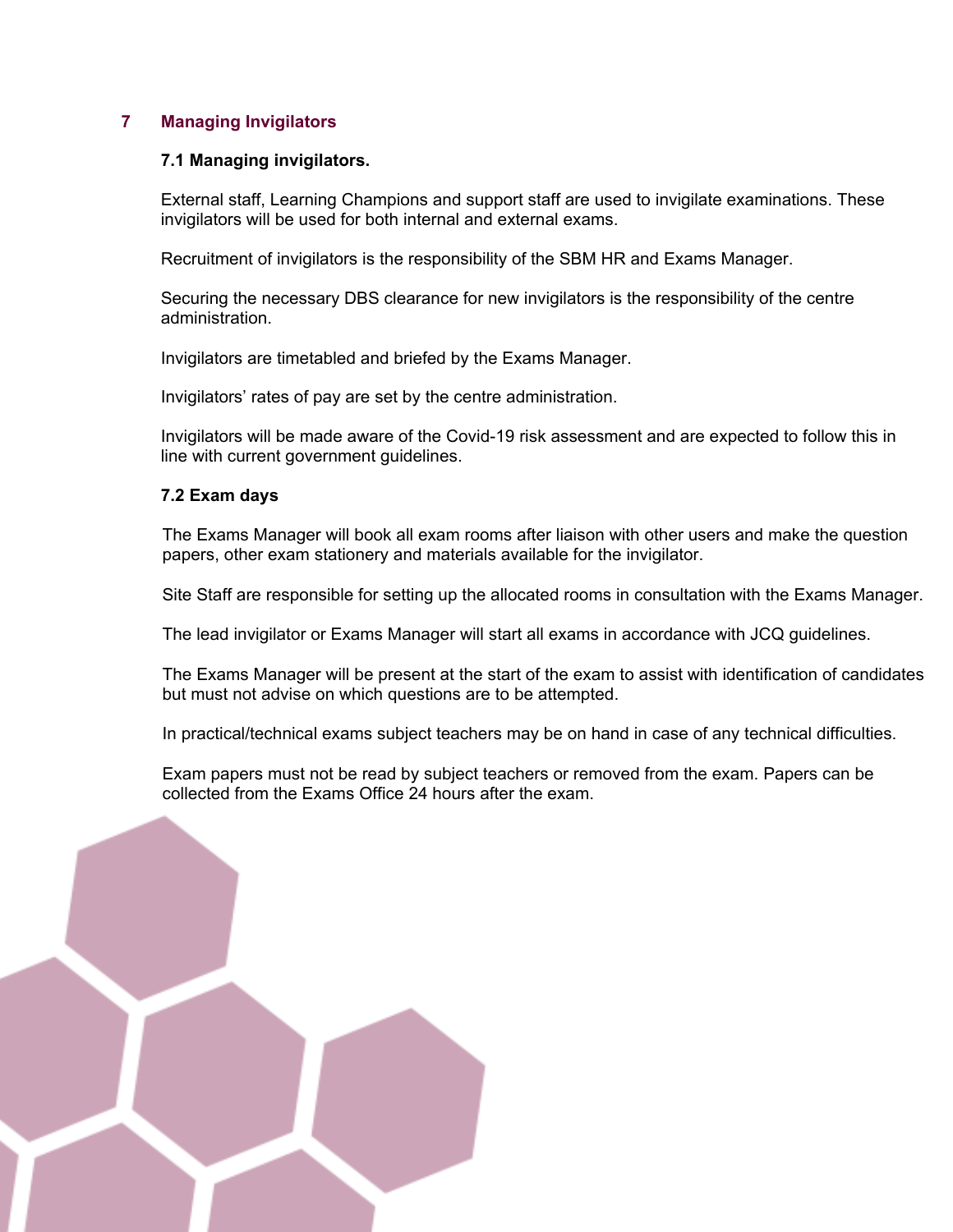# **8 Candidates' responsibilities, clash candidates and special considerations**

#### **8.1 Candidates responsibilities**

- checking and confirming their examination entries on their statement of entry.
- the JCQ document 'Instructions for conducting public examinations' [http://www.jcq.org.uk/exams-office/ice-](http://www.jcq.org.uk/exams-office/ice)--instructions-for-conducting-examinations details the responsibilities of the centre and the regulations to which all candidates must adhere.
- the centre's published rules on acceptable dress, behaviour and candidates' use of mobile phones and all electronic devices always apply.
- public examination briefings will be provided for candidates and all candidates will be made aware of the school policy and expectations by the school (also published on school website).
- the school rules apply to all candidates taking public examinations.
- Candidates' personal belongings remain their own responsibility, and the centre accepts no liability for their loss or damage.
- Disruptive candidates are dealt with in accordance with JCQ guidelines. Candidates are expected to stay for the full exam time at the discretion of the Exams Manager.
- Candidates may only leave the exam room for a genuine purpose and are required to return immediately to the exam room. They must be always accompanied by a member of staff.
- The Exams Manager is responsible for handling late or absent candidates on exam day, or subsequently in accordance with JCQ guidelines.
- For clash candidates, the supervision of escorts, identifying a secure venue, and arranging overnight supervision, is the responsibility of the Exams Manager.
- Should a candidate be ill before an exam, suffer bereavement or other trauma, be taken ill during the exam itself, or otherwise disadvantaged or disturbed during an exam, then it is the candidate's responsibility to alert the Exams Manager or the examination invigilator, to that effect. If a candidate is unwell before or during an examination, they will be referred to the Deputy Headteacher for Personal Development and Houseparent who will advise whether the candidate is well enough to sit, or continue, the examination.
- Students will be made aware of the Covid-19 risk assessment and are expected to follow this in line with current government guidelines.
- The candidate must support any special consideration claim with appropriate evidence within three days of the exam; for example, by providing a letter from the candidate's doctor.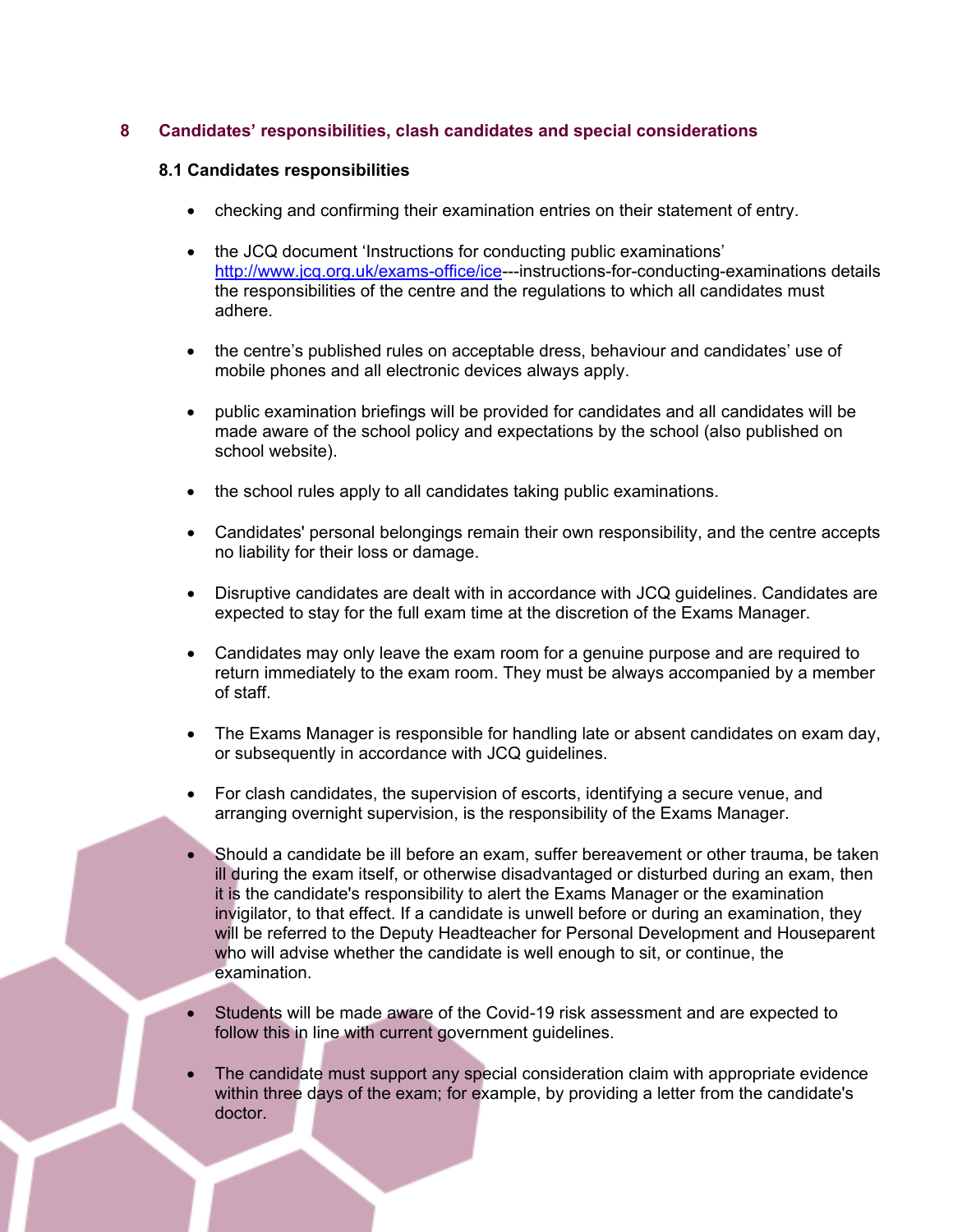# **8.1 Clash Candidates**

The Exam Manager will be responsible as necessary for identifying supervision, identifying a secure venue, and arranging overnight stays or seeking overnight supervision order from the parents and applying to the appropriate exam board.

## **8.1 Candidates responsibilities**

Special consideration is a post-examination adjustment to a student's mark or grade applied when their performance in an assessment / examination has been adversely affected by an event beyond their control. For example, a temporary illness or emotional issue, a bereavement, or a domestic crisis.

Applications for special considerations will be identified via by Heads of Year, SENCO, Welfare and will be reported to the Exams Manager to make the application.

Any special consideration claim must be supported by appropriate evidence within five days of the exam, for example a letter from the candidate's doctor.

The Exams Manager will then forward a completed special consideration form to the relevant awarding body within seven days of the exam.

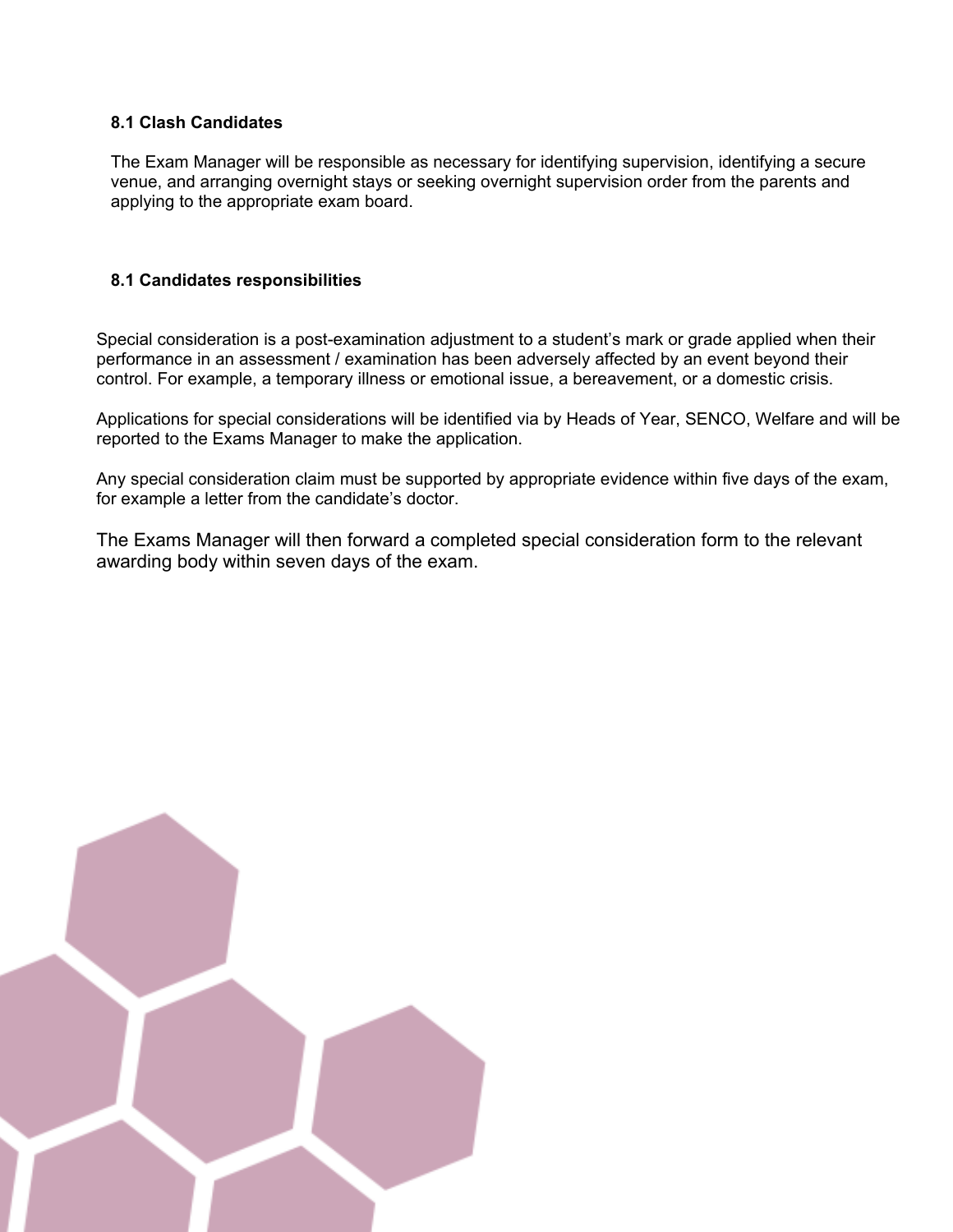#### **9 Non – examination assessments/ review of marking/ appeals**

#### **9.1 Non- examination assessments**

Refer to separate non-examination assessments policy.

It is the duty of Heads of Department to ensure that all non-examination assessments are ready for despatch at the correct time. The Exams Manager will assist by keeping a record of each despatch, including the recipient details and the date and time sent.

#### **9.2 Review of marking**

Refer to separate non-examination assessments policy

#### **9.3Appeals**

The centre is obliged to publish a separate procedure on this subject, which is available from the Exams Manager.

The main points are:

- Appeals will only be entertained if they apply to the process leading to an assessment. There is no appeal against the mark or grade awarded
- Candidates may appeal if they feel their coursework has been assessed unfairly, inconsistently or not in accordance with the specification for the qualification
- Appeals should be made in writing by 30 June to the Head of School (or other nominee), who will decide whether the process used conformed to the necessary requirements
- The Head of Centre's findings will be notified in writing, copied to the exams officer, and recorded for awarding body inspection.

# **10. Malpractice and breaches of security**

#### **10.1 Malpractice guidelines**

Any person(s) involved with malpractice or found to be colluding with malpractice will be dealt with the latest published guidelines in accordance with JCQ. These guidelines are available from the exams office and on the school website. Irrespective of the underlying cause, the people involved or the change in logistics due to Covid-19 pandemic, all allegations of malpractice in relation to examinations and assessment will be investigated to protect the integrity of the qualification and to be fair to the school and its staff as well as all the candidates.

All teachers should be aware of the full updated [JCQ guidance on Malpractice for 2020/21](https://www.jcq.org.uk/exams-office/malpractice/) –

With respect to the 2020/21 teacher assessed grades, teachers involved in assigning grades will be asked to sign a teacher declaration form confirming they are familiar with both the general JCQ guidance and all other relevant guidance.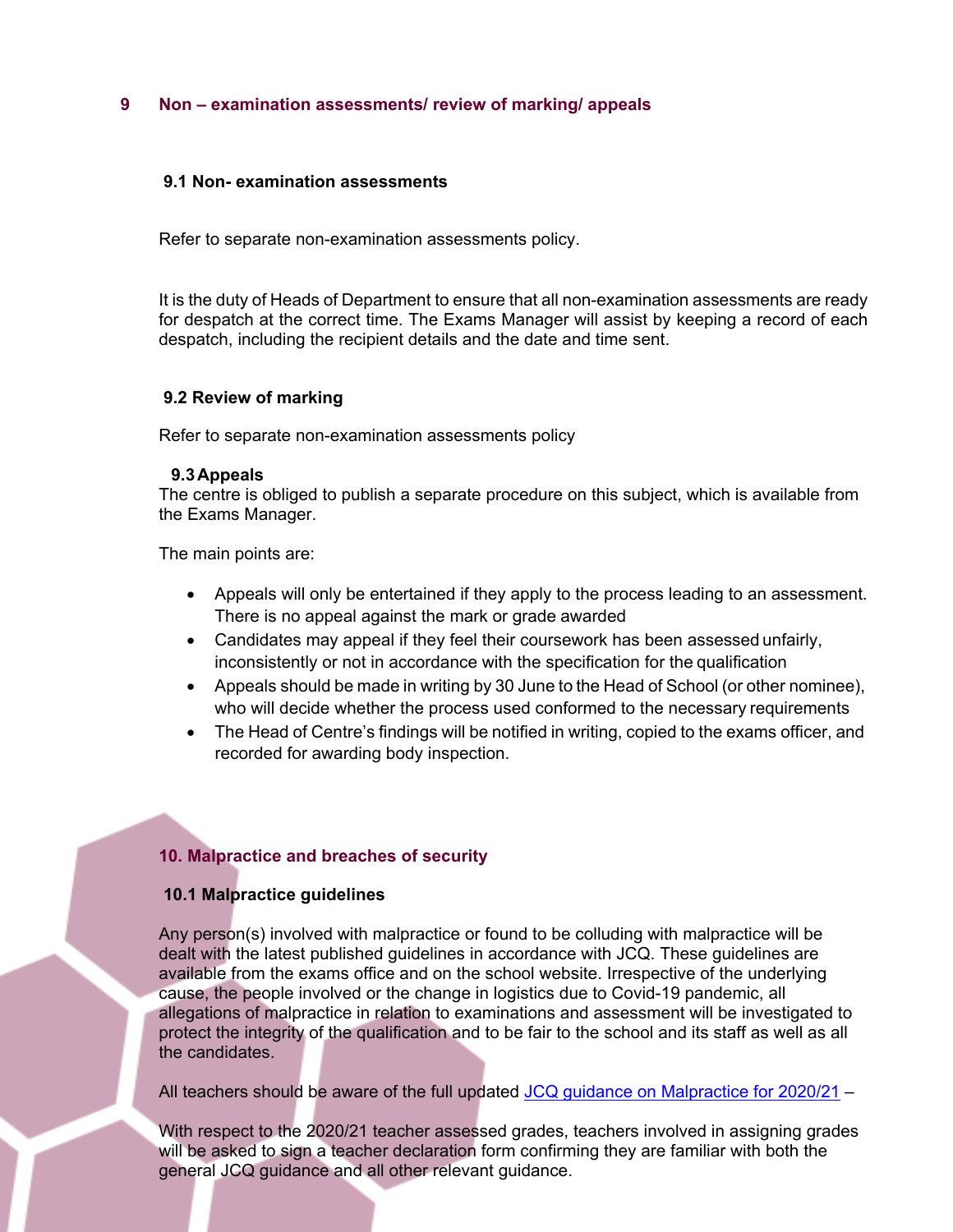# **10.2 Plagiarism**

Students run any non-controlled conditions work through the software and change any highlighted instances of plagiarism as required.

Subject staff run any non-controlled conditions student work, that has been handed in, through the software and return to students if positive result comes back suggesting plagiarism.

Student has opportunity to redraft the coursework before final entry.

Final entry work from students is run through the software by subject teacher. If plagiarism is highlighted, discussion with HOD and SLT link regarding appropriate action, which would include:

a. If significant amount of plagiarism, a score of zero is applied.

b. If minimal amount of plagiarism, a set number of marks are deducted based upon the amount achieved by the plagiarised work

#### **11. Contingency plan**

We have a full contingency plan which provides guidance as to our action and procedures in the event of major disruption to the examination system – see Appendix 1.

#### **12. Emergency Evacuation Procedure**

We have a full emergency evacuation procedure for examinations which provides guidance as to our action and procedures in the event of an emergency such as a fire alarm or a bomb alert – see Appendix 2.